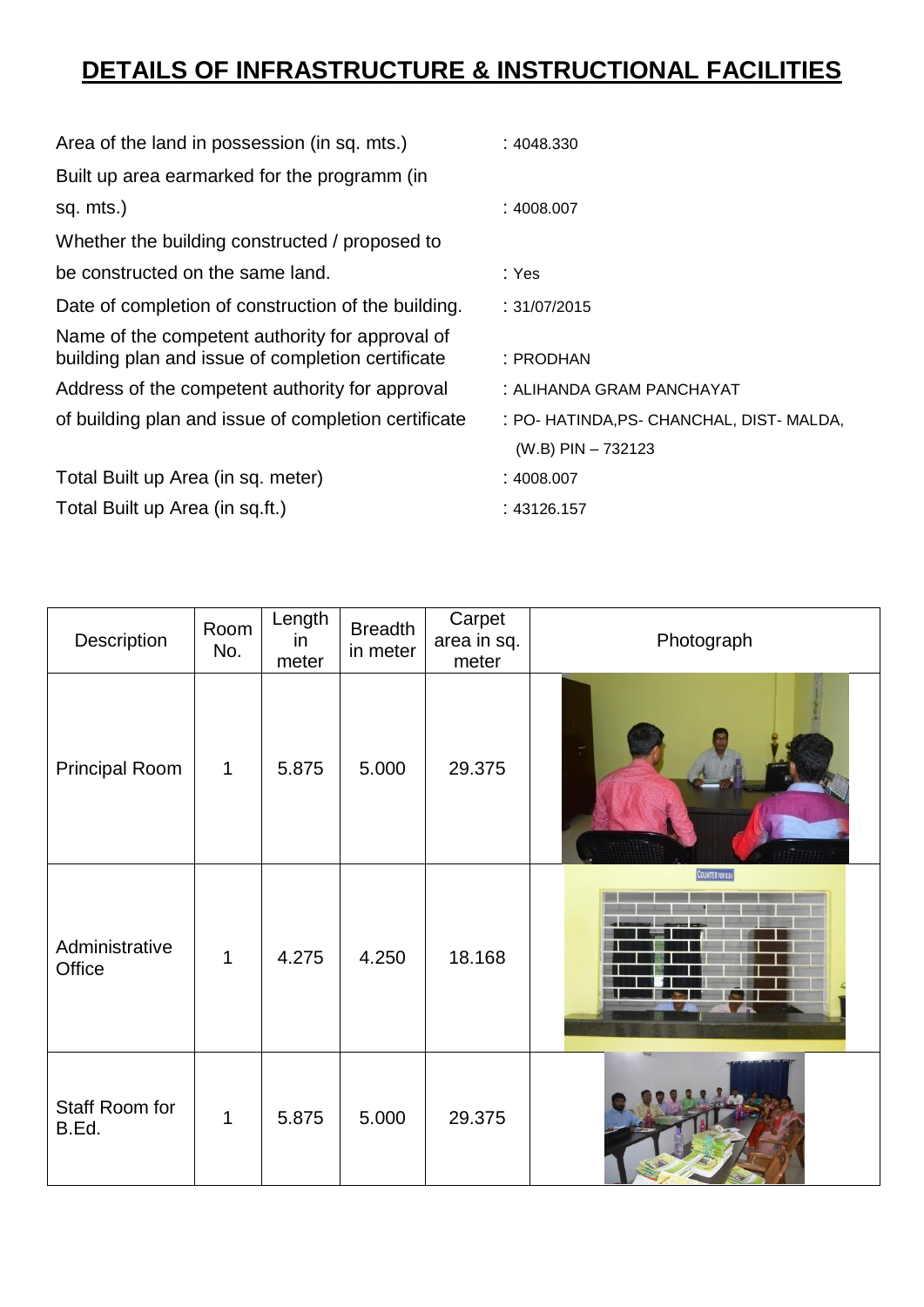| Class Room                 | $\mathbf{1}$   | 10.125 | 5.875 | 59.484 |                  |
|----------------------------|----------------|--------|-------|--------|------------------|
| Class Room                 | $\overline{2}$ | 10.125 | 5.875 | 59.484 |                  |
| Class Room                 | $\mathbf{3}$   | 8.925  | 6.950 | 62.028 |                  |
| Class Room                 | $\overline{4}$ | 8.925  | 7.200 | 64.260 |                  |
| H.O.D Room                 |                | 5.875  | 5.000 | 29.375 |                  |
| Administrative<br>Office   | $\mathbf 1$    | 4.275  | 3.800 | 16.245 | COUNTER FOR BELL |
| Staff Room for<br>D.El.Ed. | $\mathbf 1$    | 5.875  | 5.000 | 29.375 |                  |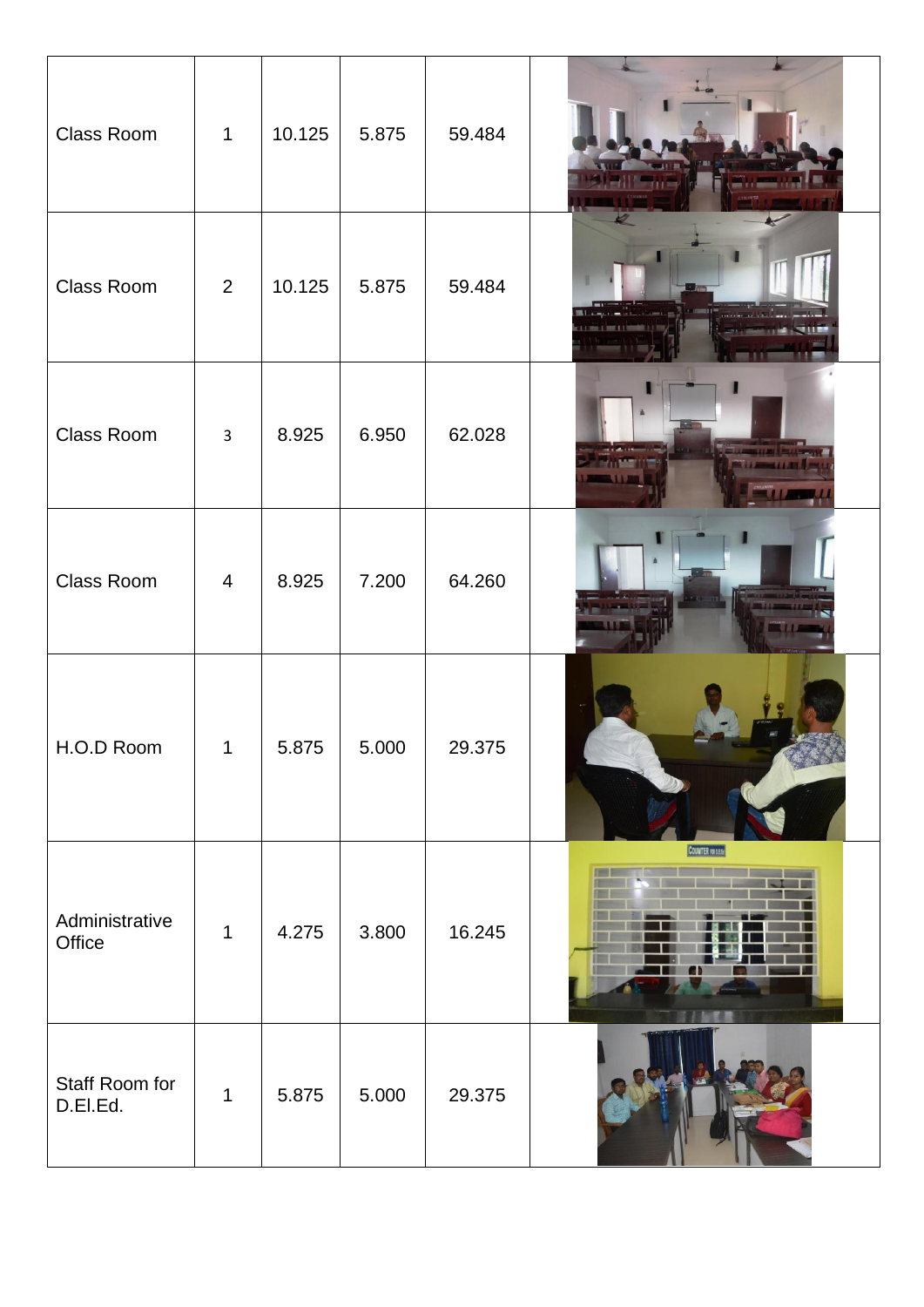| Class Room                      | $\mathbf{1}$   | 10.125 | 5.875  | 59.484  |              |
|---------------------------------|----------------|--------|--------|---------|--------------|
| Class Room                      | 2              | 10.125 | 5.875  | 59.484  |              |
| Class Room                      | 3              | 10.125 | 5.875  | 59.484  | 8 V          |
| Class Room                      | $\overline{4}$ | 10.125 | 5.875  | 59.484  |              |
| Multipurpose<br>Hall            | 1              | 17.874 | 10.850 | 193.932 | $\mathbf{F}$ |
| Seminar room /<br>Tutorial room | $\mathbf{1}$   | 19.050 | 5.025  | 95.726  |              |
| Library                         | $\mathbf{1}$   | 13.974 | 10.345 | 144.561 |              |
| Library                         | $\overline{2}$ | 10.850 | 9.342  | 101.360 |              |
| Store Room                      | $\mathbf 1$    | 5.025  | 3.675  | 18.466  |              |
| Store Room                      | $\overline{2}$ | 5.875  | 4.275  | 25.115  |              |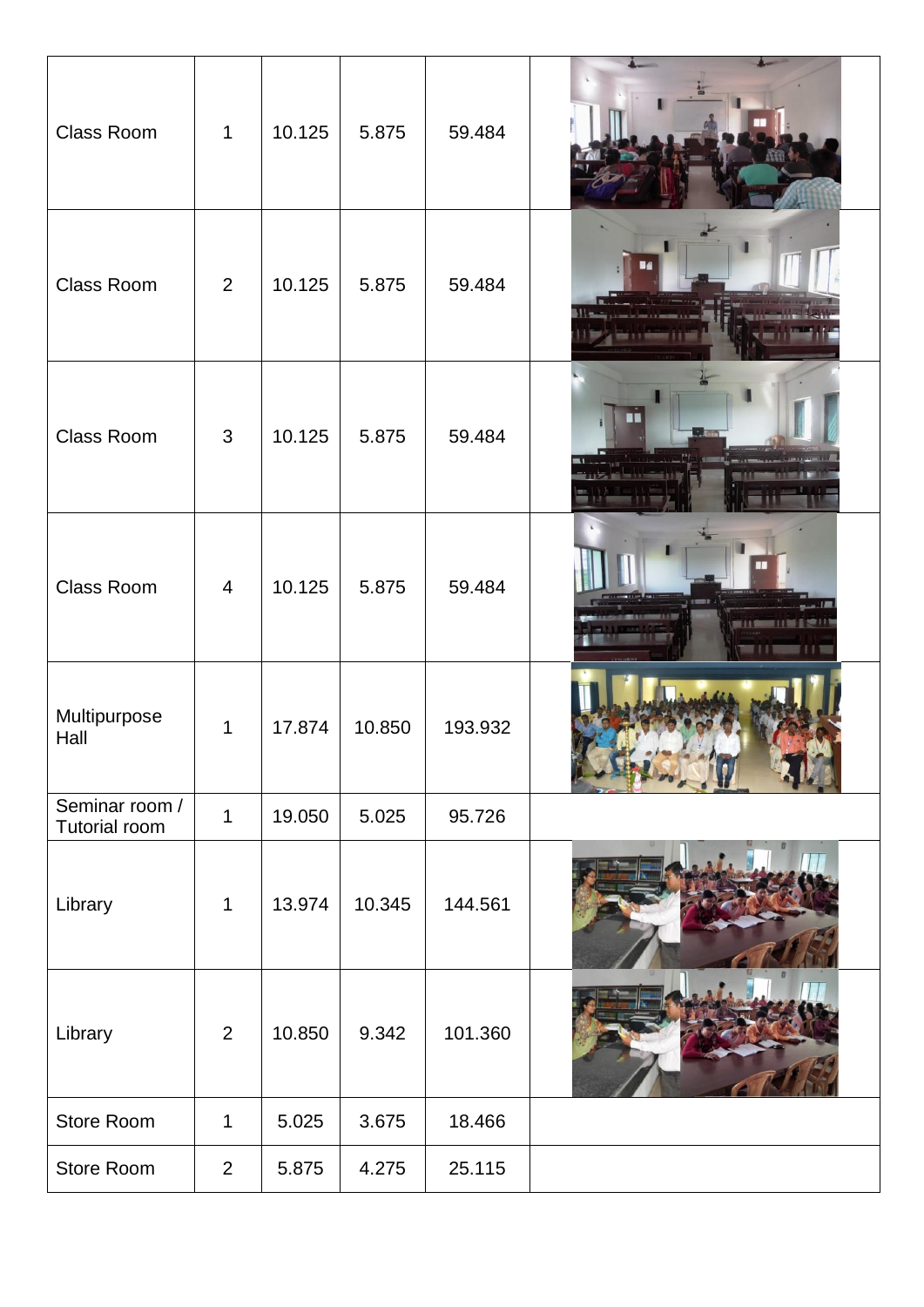| <b>Sports Store</b><br>Room | 1           | 9.225  | 8.400 | 77.490  |  |
|-----------------------------|-------------|--------|-------|---------|--|
| Girls Common<br>Room        | $\mathbf 1$ | 11.150 | 5.025 | 56.028  |  |
| <b>Boys Common</b><br>Room  | $\mathbf 1$ | 12.175 | 5.025 | 61.179  |  |
| Art & Crafts<br>Room        | 1           | 8.250  | 4.275 | 35.268  |  |
| Music Room                  | 1           | 8.125  | 4.275 | 34.734  |  |
| Science Lab1                | $\mathbf 1$ | 23.450 | 5.025 | 117.836 |  |
| Psychology<br>Lab           | 1           | 8.250  | 4.275 | 35.268  |  |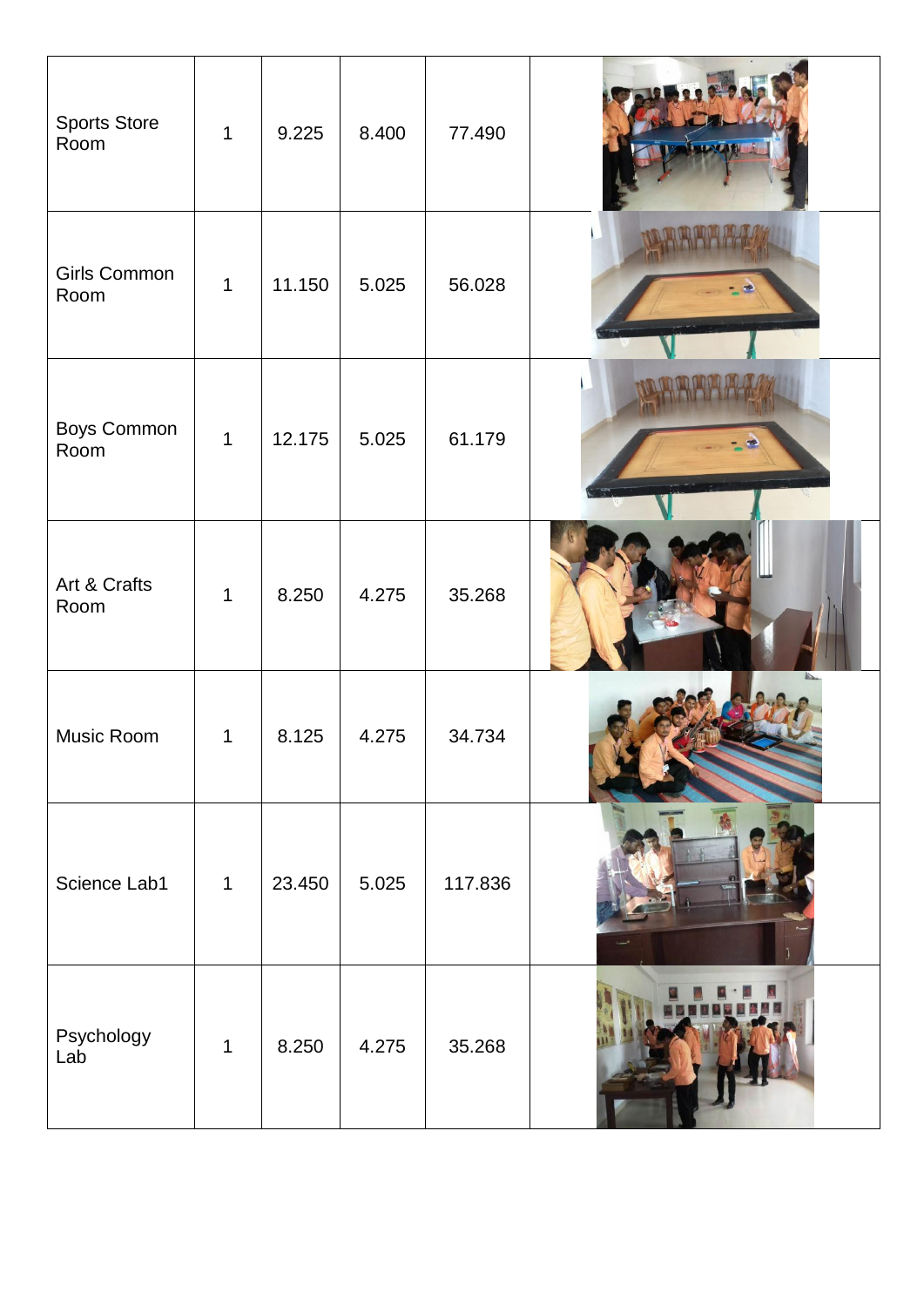| Educational<br>Technology<br>$(ET) /$<br>ICT Lab | $\mathbf{1}$   | 8.250 | 4.275 | 35.268 |  |
|--------------------------------------------------|----------------|-------|-------|--------|--|
| Management<br>Office                             | $\overline{2}$ | 8.125 | 4.275 | 34.734 |  |
| Interaction<br>Room                              | 3              | 6.750 | 5.025 | 33.918 |  |
| Reception-cum<br><b>Visitors Area</b>            | $\overline{4}$ | 8.375 | 5.025 | 42.084 |  |
| Computer-cum-<br>Language Lab                    | 5              | 7.600 | 3.650 | 27.740 |  |
| Toilets (Male)                                   | $\mathbf{1}$   | 5.287 | 3.145 | 16.627 |  |
| Toilets (Male)                                   | $\overline{2}$ | 5.287 | 3.145 | 16.627 |  |
| Toilets (Male)                                   | 3              | 5.287 | 3.145 | 16.627 |  |
| Toilets (Male)                                   | $\overline{4}$ | 5.287 | 3.145 | 16.627 |  |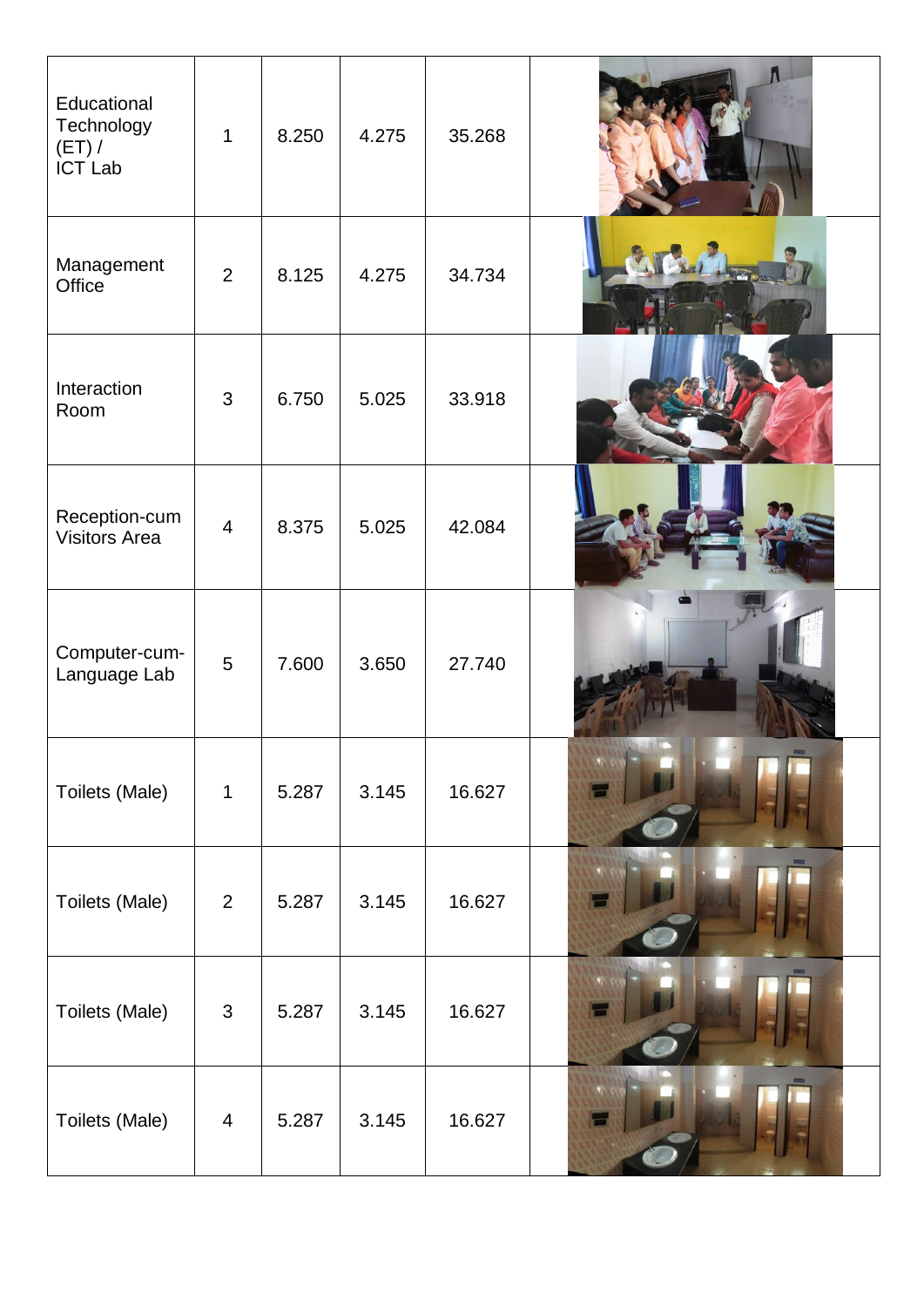| <b>Toilets</b><br>(Female)                      | $\mathbf{1}$            | 5.287  | 3.145  | 16.627   |                   |
|-------------------------------------------------|-------------------------|--------|--------|----------|-------------------|
| <b>Toilets</b><br>(Female)                      | $\overline{2}$          | 5.287  | 3.145  | 16.627   | ЦU,<br>H          |
| <b>Toilets</b><br>(Female)                      | 3                       | 5.287  | 3.145  | 16.627   | Ě<br>E<br>B       |
| <b>Toilets</b><br>(Female)                      | $\overline{\mathbf{4}}$ | 5.287  | 3.145  | 16.627   | ÌИ,<br>B          |
| Canteen                                         | $\mathbf{1}$            | 20.275 | 3.950  | 80.086   |                   |
| Parking Area                                    | $\overline{2}$          | 24.850 | 4.075  | 101.263  |                   |
| Multipurpose<br>Playgrounds                     | $\mathbf 1$             | 47.866 | 37.825 | 1810.531 |                   |
| <b>Drinking Water</b>                           |                         |        |        |          | ING W <u>ater</u> |
| <b>Biometric</b><br>Attendance<br>for Faculties |                         |        |        |          |                   |